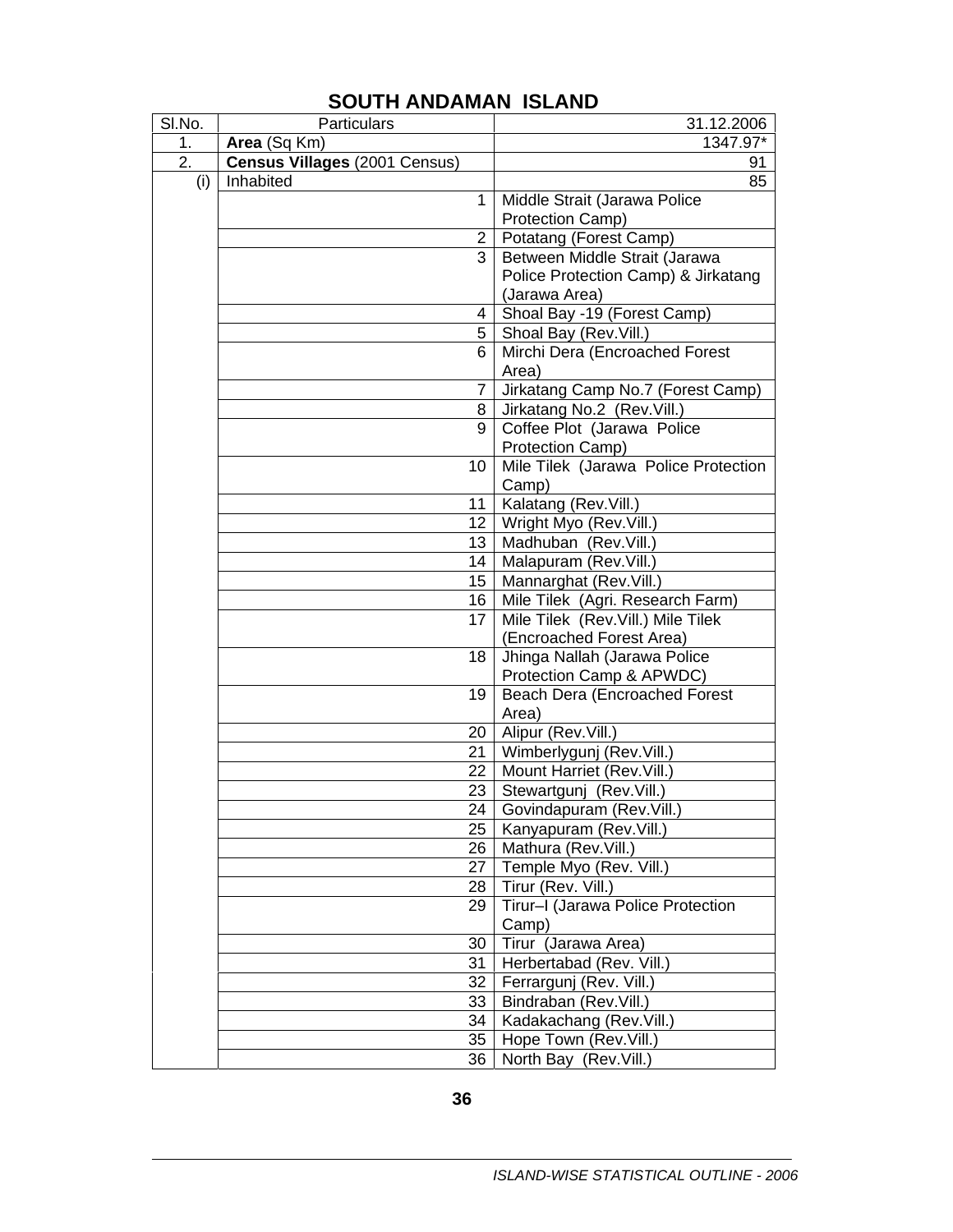| 37 <sub>1</sub> | Shore Point (Rev.Vill.)                |
|-----------------|----------------------------------------|
| 38 <sup>1</sup> | Aniket (Rev. Vill.)                    |
| 39              | Caddlegunj (Rev. Vill.)                |
| 40 l            | Namunaghar (Rev. Vill.)                |
| 41              | Dundas Point (Rev. Vill.)              |
| 42              | Mittakhari (Rev. Vill.)                |
| 43              | Tushnabad (Rev. Vill.)                 |
| 44              | Colinpur (Rev. Vill.)                  |
| 45              | Manpur (Rev. Vill.)                    |
| 46              | Mohwa Dera (Rev. Vill.)                |
| 47              | Hobdipur (Rev. Vill.)                  |
| 48              | Ograbraj (Rev. Vill.)                  |
| 49              | Muslim Basti (Rev. Vill.)              |
| 50 <sub>1</sub> | Port Mouat (Rev. Vill.)                |
| 51              | Balughat (Rev. Vill.)                  |
| 52              | Badmas Pahar (Rev. Vill.)              |
| 53              | Craikabad (Rev. Vill.)                 |
| 54 I            | Chouldari (Rev. Vill.)                 |
| 55              | Dhanikhari (Rev. Vill.)                |
| 56              | Homferygunj (Rev. Vill.)               |
| 57              | Maymyo (Rev. Vill.)                    |
| 58              | Maymyo (Encroached Forest Area)        |
| 59              | Wandur (Rev. Vill.)                    |
| 60              | Hasmatabad (Rev. Vill.)                |
| 61              | Hasmatabad (Encorached Forest          |
|                 | Area)                                  |
| 62              | Manglutan (Rev. Vill.)                 |
| 63              | Manglutan (Encroached Forest           |
|                 | Area)                                  |
| 64              | Nayashahar (Rev. Vill.)                |
| 65              | Nayashahar (Encorached Forest          |
|                 | Area)                                  |
| 66              | Guptapara (Rev. Vill.)                 |
| 67              | Manjeri (Rev. Vill.) Line Dera (Forest |
|                 | Camp)                                  |
| 68 l            | Pongi Balu (Forest Camp) & Bada        |
|                 | Balu (Encroched Forest Area)           |
| 69              | Pahargaon Part (Rev. Vill.)            |
| 70              | School Line Part (Rev. Vill.)          |
| 71              | Dollygunj (Rev. Vill.)                 |
| 72.             | Minnie Bay Part (Rev. Vill.)           |
| 73              | Brookshabad Part (Rev. Vill.)          |
| 74              | Brichgunj (Rev.Vill.)                  |
| 75              | Prothrapur (Rev.Vill.)                 |
| 76              | Teylorabad (Rev.Vill.)                 |
| 77              | Sippighat (Rev. Vill.)                 |
| 78              | Bimblitan (Rev.Vill.) & Kodiyaghat     |
| 79              | Calicut (Rev.Vill.)                    |
| 80              | Beadonabad (Rev.Vill.)                 |
| 81              | Rangachang (Rev. Vill.)                |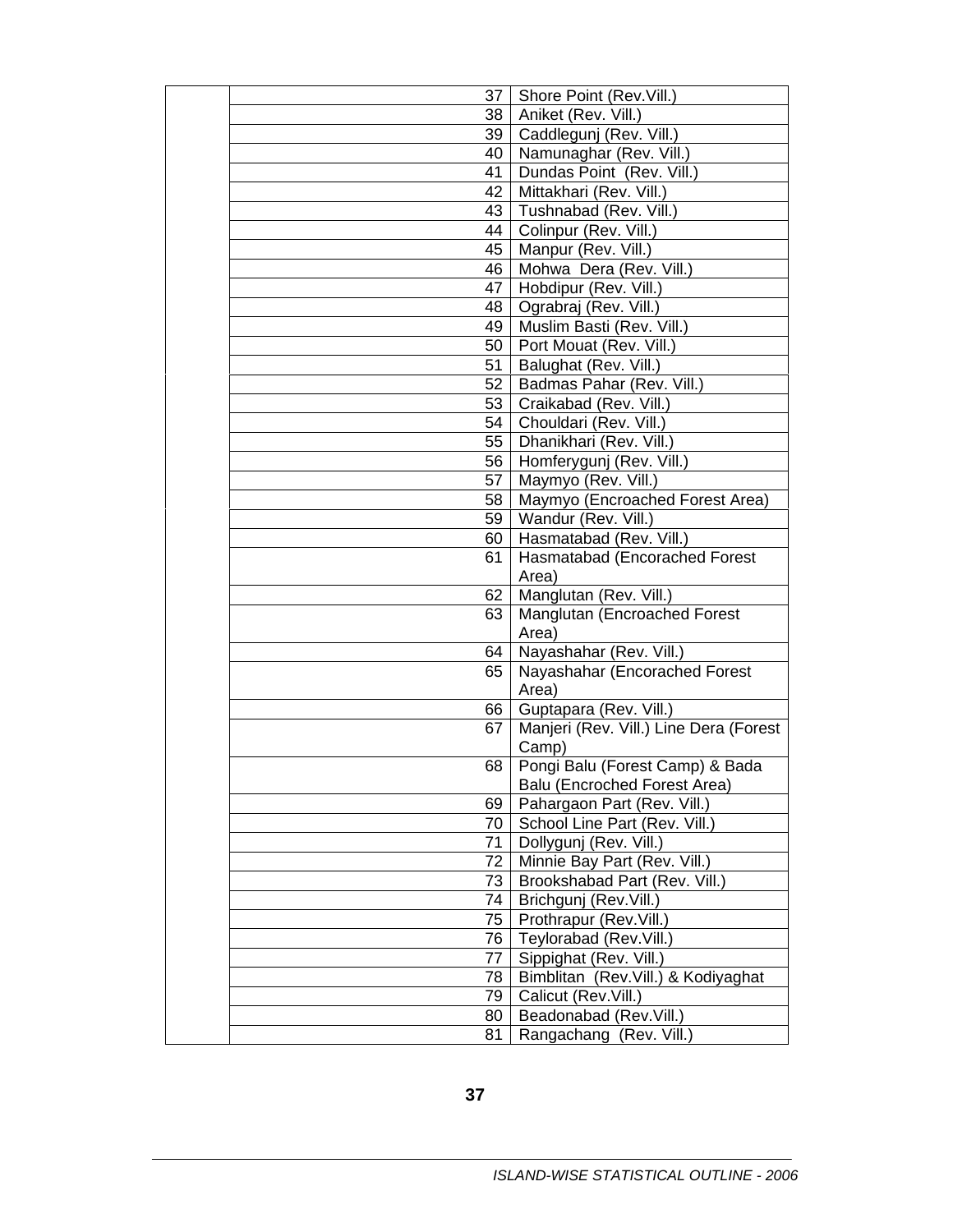|       | 82                                             | Chidiyatapu (Rev.Vill.)                                            |  |
|-------|------------------------------------------------|--------------------------------------------------------------------|--|
|       | 83                                             | Bada Nallah/Bada Balu                                              |  |
|       |                                                | (Encroached Forest Area)                                           |  |
|       | 84                                             | Chidiyatapu (Wild Life Sanctuary)                                  |  |
|       | 85                                             | Munda Pahar (Encroached Forest                                     |  |
|       |                                                | Area)                                                              |  |
| (ii)  | Un- inhabited                                  | 6                                                                  |  |
|       | $\mathbf 1$                                    | Shoal Bay 17 Forest Camp                                           |  |
|       | 2                                              | Jirkatang No. 2 (Encroached Forest<br>Area)                        |  |
|       | 3                                              | Tirur III (Jarawa Police Protection<br>Camp)                       |  |
|       | $\overline{4}$                                 | Anjali Nallaha (Jarawa Police                                      |  |
|       |                                                | Protection Camp)                                                   |  |
|       | 5                                              | Tirur IV (Jarawa Police Protection                                 |  |
|       |                                                | Camp)                                                              |  |
|       | 6                                              | Lohabarrack (Wild Life Sanctuary)                                  |  |
| 3.    | <b>Revenue Villages</b>                        | 81                                                                 |  |
| 4.    | <b>Panchayat Bodies</b>                        |                                                                    |  |
| a.    | <b>Gram Panchayats</b>                         | 22                                                                 |  |
| b.    | <b>Panchayat Samities</b>                      | $\overline{2}$                                                     |  |
| c.    | <b>Zilla Parishad Constituencies</b>           | 9                                                                  |  |
| 5.    | House Holds (2001 Census)                      | 40284                                                              |  |
| 6.    | Population (2001 Census)                       | 181949                                                             |  |
|       | Male                                           | 99794                                                              |  |
|       | Female                                         | 82155                                                              |  |
| 7.    | <b>ST Population (2001 Census)</b>             | 1331                                                               |  |
|       | Male                                           | 753                                                                |  |
|       | Female                                         | 578                                                                |  |
| 8.    | <b>Languages Spoken</b>                        | Hindi, Bengali, Tamil, Urdu, Telugu,<br>Malayalam, Punjabi & Uraon |  |
| 9.    | <b>Main Religion</b>                           | Hinduism, Christianity, Islam &                                    |  |
|       |                                                | Sikh                                                               |  |
| 10.   | <b>Occupation - Main Workers (2001 Census)</b> |                                                                    |  |
| (i)   | Cultivators                                    | 1808                                                               |  |
| (ii)  | <b>Agricultural Labourers</b>                  | 804                                                                |  |
|       | (iii)   Household Industries                   | 516                                                                |  |
| (iii) | <b>Other Workers</b>                           | 56645                                                              |  |
| 11.   | Villages provided with piped water             | 149                                                                |  |
|       | supply<br><b>Health Service</b>                |                                                                    |  |
| 12.   | <b>Institutions</b>                            |                                                                    |  |
| (a)   | Hospital                                       | 2                                                                  |  |
| (i)   |                                                | $\mathbf{1}$                                                       |  |
| (ii)  | <b>Community Health Centre</b>                 |                                                                    |  |
| (iii) | <b>Primary Health Centre</b>                   | $\mathbf 5$<br>$\overline{5}$                                      |  |
| (iv)  | <b>Urban Health Centre</b>                     |                                                                    |  |
| (v)   | Sub Centre                                     | 26                                                                 |  |
| (vi)  | Dispensary                                     | $\overline{2}$                                                     |  |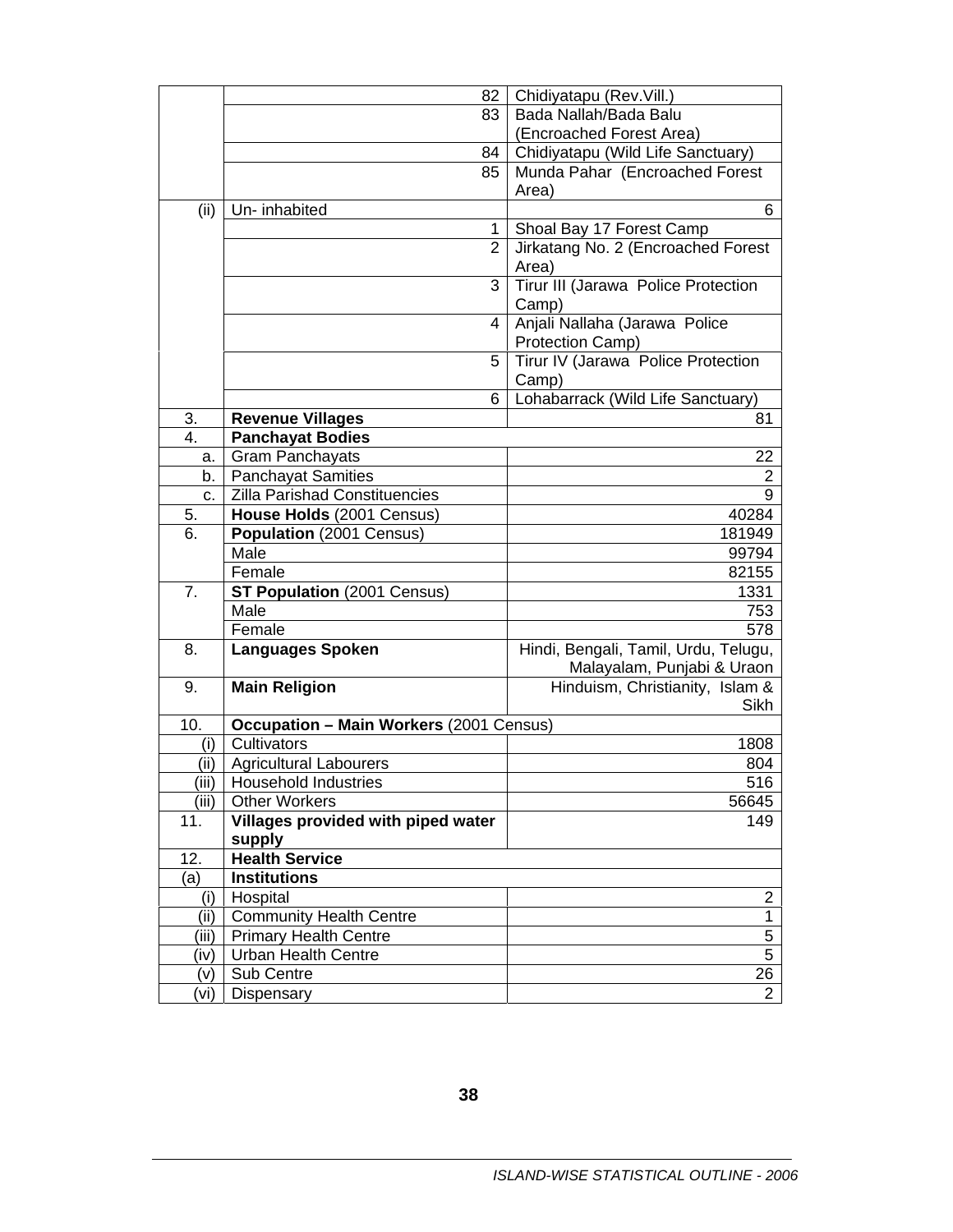| (b)         | <b>Health Manpower</b>                             |                |
|-------------|----------------------------------------------------|----------------|
| (i)         | <b>Doctors</b>                                     | 90             |
| (ii)        | Nurses/Midwives/LHVs                               | 269            |
|             | (iii)   Para Medical Staff                         | 1002           |
| (c)         | <b>Bed Strength</b>                                | 565            |
| 13.         | <b>Civil Supplies</b>                              |                |
| (i)         | Fair Price Shops                                   | 290            |
| (ii)        | Ration Cards(APL+BPL)                              | 46725          |
| (iii)       | Quantity of Rice Allotted (MT)                     | 1461409        |
| (iv)        | Quantity of Sugar Allotted (MT)                    | 237000         |
| (v)         | Quantity of Wheat Allotted(MT)                     | 345097         |
| 14.         | <b>Education</b>                                   |                |
| (a)         | <b>Institutions</b>                                |                |
| (i)         | <b>Pre Primary School</b>                          | 22             |
| (ii)        | <b>Primary School</b>                              | 55             |
| (iii)       | Middle School                                      | 23             |
| (iv)        | Secondary School                                   | 17             |
| (v)         | Senior Secondary School                            | 24             |
| (vi)        | <b>Industrial Training Institute</b>               | $\mathbf{1}$   |
| (vii)       | Polytechnic                                        | $\overline{2}$ |
| (viii)      | <b>Teachers Training Institute</b>                 | $\mathbf 1$    |
| (ix)        | B. Ed. College                                     | $\overline{1}$ |
| (x)         | Govt. College<br><b>Enrolment</b>                  | $\overline{2}$ |
| (b)         |                                                    | 2642           |
| (i)<br>(ii) | <b>Pre Primary School</b><br><b>Primary School</b> | 4495           |
| (iii)       | <b>Middle School</b>                               | 6446           |
| (iv)        | Secondary School                                   | 9271           |
| (v)         | Senior Secondary School                            | 23142          |
| (vi)        | <b>Industrial Training Institute</b>               | 163            |
| (vii)       | Polytechnic                                        | 407            |
| viii)       | <b>Teachers Training Institute</b>                 | 116            |
| (ix)        | B. Ed. College                                     | 167            |
| (x)         | Govt. College                                      | 2035           |
| (c)         | <b>Teaching Staff</b>                              |                |
| (i)         | <b>Pre Primary School</b>                          | 99             |
| (ii)        | <b>Primary School</b>                              | 257            |
| (iii)       | Middle School                                      | 371            |
| (iv)        | Secondary School                                   | 481            |
| (v)         | Senior Secondary School                            | 1041           |
| (vi)        | <b>Industrial Training Institute</b>               | 17             |
| (vii)       | Polytechnic                                        | 43             |
| (viii)      | <b>Teachers Training Institute</b>                 | 17             |
| (ix)        | B. Ed. College                                     | 20             |
| (x)         | Govt. College                                      | 77             |
| 15.         | <b>Social Welfare</b>                              |                |
| (i)         | <b>Balwadi Centre</b>                              | 5              |
| (ii)        | <b>Creche Centre</b>                               | 63             |
| (iii)       | Craft Centre                                       | 5              |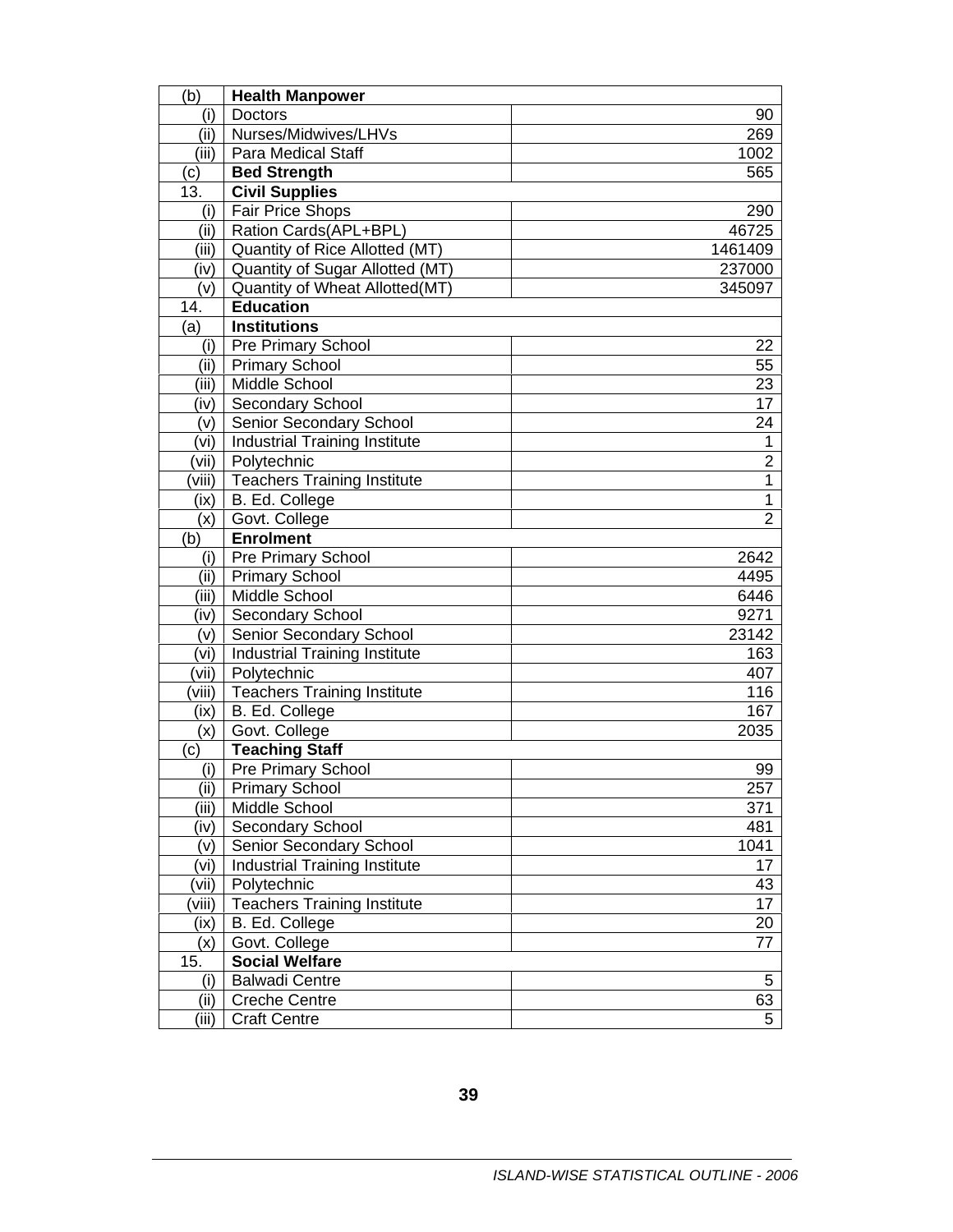| 16.   | <b>Electricity</b>                        |                               |
|-------|-------------------------------------------|-------------------------------|
| (i)   | Villages electrified                      | 73                            |
| (ii)  | <b>Electric Connections provided</b>      | 45136                         |
| 17.   | <b>Agriculture</b>                        |                               |
| (i)   | <b>Cultivable Area</b>                    | 7508.32                       |
| (ii)  | Main Crops                                | Paddy, Pulses, Oilseeds,      |
|       |                                           | Vegetable, Coconut, Arecanut, |
|       |                                           | Fruits & Spices               |
| (iii) | <b>Irrigation Sources</b>                 |                               |
|       | Ponds (No.)                               | 239                           |
| 18.   | <b>Veterinary Service</b>                 |                               |
| (a)   | <b>Institutions</b>                       |                               |
| (i)   | Veterinary Hospital                       | 3                             |
| (ii)  | Veterinary Dispensary                     | $\overline{4}$                |
| (iii) | Veterinary Sub Dispensary                 | 10                            |
| (iv)  | <b>Veterinary Poly Clinic</b>             | 1                             |
|       |                                           |                               |
| (v)   | Disease Investigation Lab.                | $\overline{2}$                |
| (vi   | <b>Artificial Insemination Centre/Sub</b> | 10                            |
|       | Centre                                    |                               |
| (b)   | <b>Manpower</b>                           |                               |
| (i)   | Doctor                                    | 23                            |
| (ii)  | Para Veterinary Staff                     | 182                           |
| 19.   | <b>Fisheries</b>                          |                               |
| (i)   | Fishermen                                 | 2068                          |
| (ii)  | <b>Fishing Craft used</b>                 |                               |
| (a)   | <b>Country Craft</b>                      | 482                           |
| (b)   | Motorized Boat                            | 564                           |
| 20.   | <b>Industries</b>                         |                               |
| (a)   | <b>Industries Registered</b>              | 1282                          |
| (i)   | Wood Based                                |                               |
| (ii)  | Agro Based                                |                               |
| (iii) | Marine Based                              |                               |
| (iv)  | <b>Others</b>                             |                               |
| (b)   | Total Amount of Ioan sanctioned           |                               |
|       | (Rs.in 000)                               |                               |
| (c)   | Average Capital Investment (Rs. in 000)   |                               |
| (d)   | <b>Total Workers</b>                      |                               |
| 21.   | <b>Cooperative Societies</b>              |                               |
| (i)   | Societies Registered                      | 724                           |
| (a)   | Agricultural                              | 13                            |
| (b)   | Non-Agriculture                           | 20                            |
| (c)   | Consumer                                  | 26                            |
| (d)   | <b>Labour Contract</b>                    | 74                            |
| (e)   | Marketing                                 | 11                            |
| (f)   | Plantation                                | 16                            |
| (g)   | Industrial                                | 100                           |
| (h)   | Housing                                   | 56                            |
| (i)   | Transport                                 | 48                            |
| (i)   | <b>Fisheries</b>                          | 41                            |
| (k)   | Multi-purpose                             | 33                            |